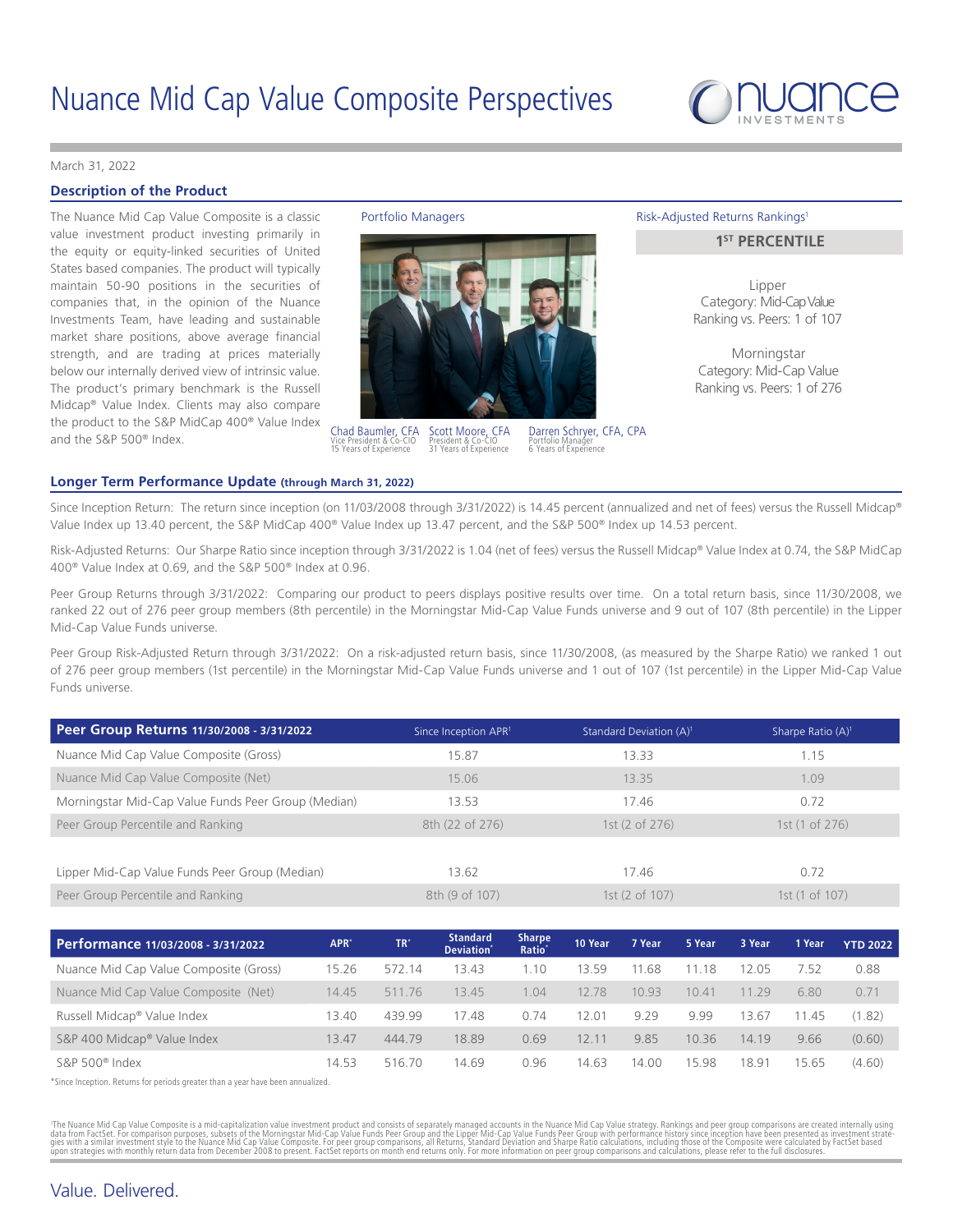# **Shorter Term Performance Update** (Two-Year and Year-to-Date)

| Rolling 2-Year Return Periods     |                              | Current 2-Year Period as of 3/31/2022 |                                            |                                                |  |  |  |  |
|-----------------------------------|------------------------------|---------------------------------------|--------------------------------------------|------------------------------------------------|--|--|--|--|
| 11/30/2008 - 3/31/2022            | Periods Beating the<br>Index |                                       | Composite (%)<br>Annualized<br>Net of Fees | Russell Midcap <sup>®</sup><br>Value Index (%) |  |  |  |  |
| Nuance Mid Cap<br>Value Composite | 102/137                      | 74.5%                                 | 20.71                                      | 39.16                                          |  |  |  |  |



Mid Cap Value (Net) & Russell Midcap® Value Index Rolling Return

55



Your team at Nuance cautions clients regarding the use of short-term performance as a tool to make investment decisions. That said, if a client wants to consider our short-term performance, we recommend emphasizing two-year rolling periods since our inception. Our normal discussion of short-term performance will center on two-year performance, but we will also note calendar year to date results as is our tradition.

For the period ending March 31, 2022, the Nuance Mid Cap Value Composite two-year rolling return is 20.71 percent (annualized and net of fees) versus the Russell Midcap® Value Index up 39.16 percent, the S&P MidCap 400® Value Index up 44.06 percent, and the S&P 500® Index up 34.47 percent. Overall, we have outperformed in 102 out of the available 137 two-year periods as shown in the chart labeled Rolling 2-Year Return Periods.

Year-to-date, the Nuance Mid Cap Value Composite has returned 0.71 percent (net of fees) versus the Russell Midcap® Value Index down (1.82) percent, the S&P MidCap 400® Value Index down (0.60) percent, and the S&P 500<sup>®</sup> Index down (4.60) percent.

| Calendar Year Performance as of 3/31/2022 | $11/03/08 -$<br>12/31/08 | 2009                                                                                    |  |  |  |  | 2010 2011 2012 2013 2014 2015 2016 2017 2018 2019 2020 |  | 2021 | YTD -<br>2022 |
|-------------------------------------------|--------------------------|-----------------------------------------------------------------------------------------|--|--|--|--|--------------------------------------------------------|--|------|---------------|
| Nuance Mid Cap Value Composite (Gross)    | (4.13)                   | 38.69 21.08 4.04 22.02 35.45 9.79 2.95 21.87 16.18 (4.18) 32.52 5.49 12.28 0.88         |  |  |  |  |                                                        |  |      |               |
| Nuance Mid Cap Value Composite (Net)      | (4.13)                   | 38.20 20.01 3.38 20.61 34.24 9.14 2.33 21.05 15.42 (4.88) 31.62 4.76 11.51 0.71         |  |  |  |  |                                                        |  |      |               |
| Russell Midcap® Value Index               | (5.60)                   | 34.21 24.75 (1.38) 18.51 33.46 14.75 (4.78) 20.00 13.34 (12.29) 27.06 4.96 28.34 (1.82) |  |  |  |  |                                                        |  |      |               |
| S&P 400 Midcap® Value Index               | (399)                    | 33.73 22.78 (2.43) 18.53 34.25 12.10 (6.65) 26.53 12.32 (11.88) 26.08 3.73 30.65 (0.60) |  |  |  |  |                                                        |  |      |               |
| S&P 500® Index                            | (595)                    | 26.46 15.06 2.11 16.00 32.39 13.69 1.38 11.96 21.83 (4.38) 31.49 18.40 28.71 (4.60)     |  |  |  |  |                                                        |  |      |               |

# **Composition of the Portfolio as of [3/31/2022](DBF_DATE_EOM_SHORT)**

| <b>Portfolio Characteristics<sup>2</sup></b>                    | <b>Nuance Mid Cap Value</b><br><b>Composite</b> | Russell Midcap <sup>®</sup><br><b>Value Index</b> |
|-----------------------------------------------------------------|-------------------------------------------------|---------------------------------------------------|
| Weighted Average Market Cap                                     | 19.9 <sub>b</sub>                               | 22.8b                                             |
| Median Market Cap                                               | 7.7 <sub>b</sub>                                | 10.4 <sub>b</sub>                                 |
| Price to Earnings (internal and ttm)*                           | 15.5x                                           | 18.6x                                             |
| Price to Earnings (ex-neg earnings)                             | $\overline{\phantom{a}}$                        | 15.9x                                             |
| Dividend Yield                                                  | 1.9%                                            | 1.6%                                              |
| Return on Equity                                                | 9.5%                                            | 13.4%                                             |
| Return on Assets                                                | 2.7%                                            | 2.8%                                              |
| Active Share vs Russell Midcap <sup>®</sup> Value<br>Index      | 97%                                             |                                                   |
| Upside/Downside Capture Ratio vs<br>Russell Midcap® Value Index | 84%/72%                                         |                                                   |
| Number of Securities                                            | 53                                              | 698                                               |

We continue to be pleased with the overall composition of the portfolio. Remember that we are seeking investment opportunities in leading business franchises with better than average valuation support. Using the adjacent table, you can see that the portfolio has a Price to Earnings ratio of 15.5x versus the Russell Midcap® Value Index of 18.6x. We are achieving this ratio with a portfolio of companies that have a return on assets of 2.7 percent versus the Russell Midcap® Value Index of 2.8 percent. This quarter's ROA is slightly below the index, primarily due to several positions within the Financials and Real Estate sectors. Over time, this dichotomy of above average companies selling at below average multiples has the opportunity for outperformance over the long-term, in our opinion.

\*Based on Nuance internal estimates and benchmarked against the above noted index.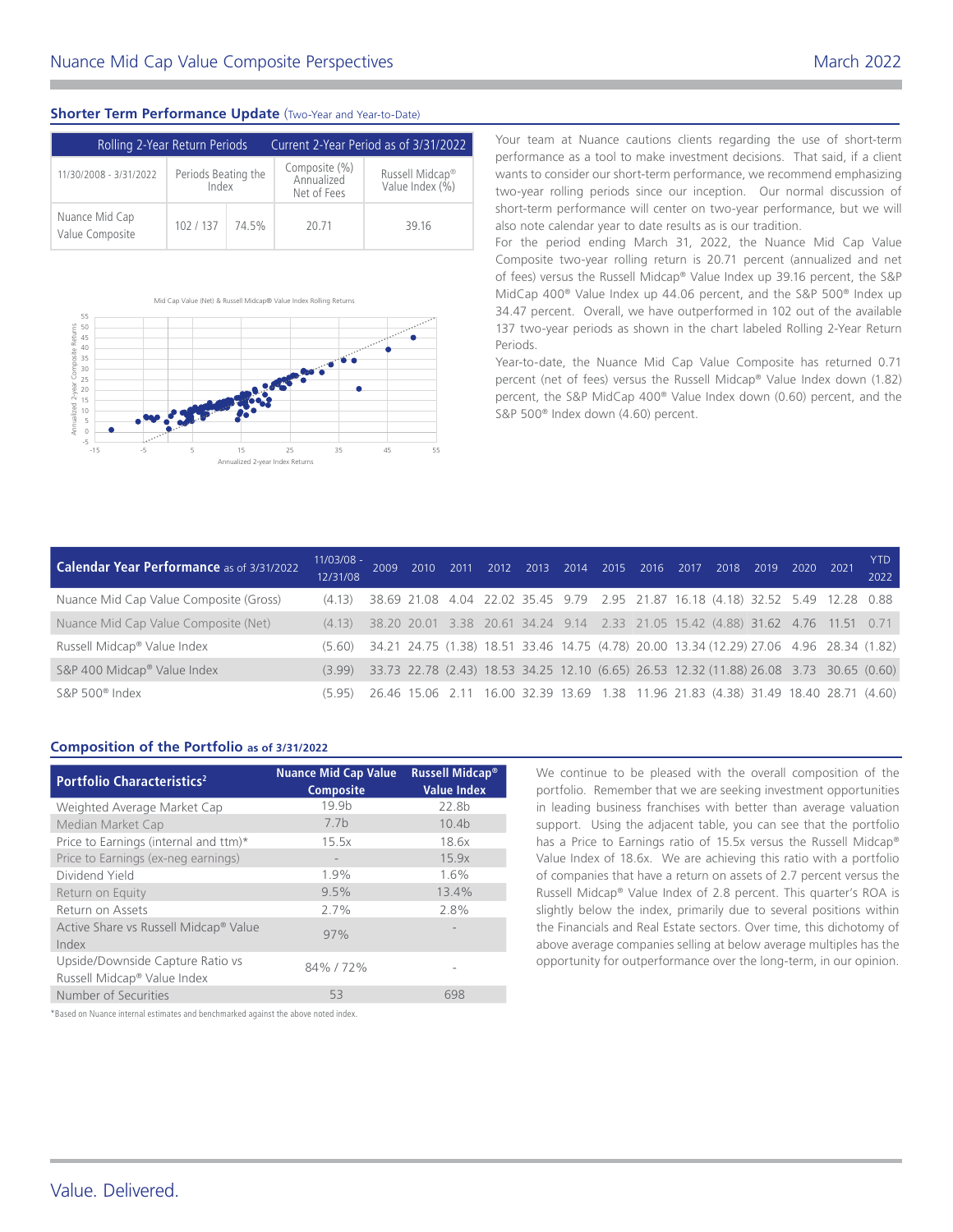### **Sector Weights and Portfolio Positioning** as of [3/31/2022](DBF_DATE_EOM_SHORT)



The volatility during the quarter created opportunities that we believe allowed us to take advantage of the changing risk rewards in the portfolio. While we remain overweight in the Financials sector, we have lowered our exposure after a period of outperformance. As several of our names approached our view of fair value, we were able to reduce exposure into what we believe to be better risk rewards elsewhere. We were able to add to our positions in the Consumer Staples sector, where we continue to see opportunities primarily in the Personal Products, Household Products, and Food Products industries as we believe Covid-19 continues to impact select businesses. Additionally, our view is that earnings have been negatively impacted by rising raw material costs. We believe these costs can ultimately be mostly offset by price increases which generally lag the raw material price increases. While we slightly lowered exposure in the Health Care sector after modest outperformance, it remains one of our largest overweight positions relative to the index. In the Health Care sector, we continue to believe that hospital patient volumes are still running below normal as the industry continues to recover from disruption associated with the Covid-19 pandemic. In our opinion, this has created opportunities within the Health Care Equipment & Supplies industry, which makes up a large portion of our overweight position in the sector. While we slightly lowered our weight in the Financials and Health Care sectors, as well as the Utilities sector, we added modestly to our weight in the Industrials, Materials, and Real Estate sectors; however, despite the increased exposure, we remain underweight in the above-mentioned sectors. We remain underweight in the Energy sector where we believe the sector is facing a multi-year period of competitive transition. Lastly, we remain underweight in the Consumer Discretionary, Information Technology, and Communication Services sectors primarily due to competitive uncertainty and valuation concerns.

## **Nuance Perspectives from President & Co-CIO, Scott Moore, CFA**

#### Dear Clients,

For the three months ending March 31, 2022, the Nuance Mid Cap Value Composite was up 0.71 percent (net of fees) compared to the Russell Midcap® Value Index, which was down (1.82) percent, the S&P Mid Cap 400® Value Index, which was down (0.60) percent, and the S&P 500® Index, which was down (4.60) percent. From our perspective, since-inception performance is the most important barometer of performance, and in the period since inception (November 3, 2008 - March 31, 2022), the Nuance Mid Cap Value Composite was up 14.45 percent (annualized and net of fees) compared to the Russell Midcap® Value Index, which was up 13.40 percent, the S&P Mid Cap 400® Value Index, which was up 13.47 percent, and the S&P 500® Index, which was up 14.53 percent.

#### Nuance Performance Goals

At Nuance, we have four overriding goals for our Mid Cap Value investment strategy:

- 1. First, we seek to beat our primary benchmark (the Russell Midcap® Value Index) more times than not during calendar years. Calendar year performance matters to us given how important that period is to most of our clients. We are unlikely to beat our benchmark each calendar year and expect to have particular difficulty outperforming during latter stages of the investment, valuation, and economic cycles. In our experience, those periods are usually characterized by high valuations, high levels of corporate leverage, and oftentimes very narrow markets in which investors do not appear to be focused on risk in general. In pursuing this goal, we note that since the inception of the Nuance Mid Cap Value Composite on November 3, 2008, we have outperformed our primary benchmark 10 out of 14 years (including our stub year of 2008) and 9 out of 13 (not including the 2008 stub year). For the first three months of 2022, the Nuance Mid Cap Value Composite was up 0.71 percent (net of fees) versus our primary benchmark, the Russell Midcap® Value Index, which was down (1.82) percent. If that performance holds for the full calendar year, the Nuance Mid Cap Value Composite will have outperformed 11 out of 15 years (including the stub period of 2008).
- 2. Second, we seek to outperform our primary benchmark (since inception and net of fees) and to do so with less risk, as measured by the standard deviation of returns. As of March 31, 2022, we have accomplished this goal, given that the Nuance Mid Cap Value Composite rose 14.45 percent (annualized and net of fees) between its inception on November 3, 2008 through March 31, 2022 compared to the Russell Midcap® Value Index, which rose 13.40 percent. Further, during the same period, the Nuance Mid Cap Value Composite had a standard deviation of 13.45 percent (annualized and net of fees), meaningfully lower than the 17.48 percent standard deviation of the Russell Midcap® Value Index.
- 3. Third, we seek to outperform our peers over the long term (since inception) and to do so with less risk, as measured by the standard deviation of returns. Since inception, our peer group performance has also been solid, as illustrated by the Nuance Mid Cap Value Composite's 1st percentile Sharpe Ratio metrics versus our peers (see Exhibit 1 below).<sup>1</sup>

# Value. Delivered.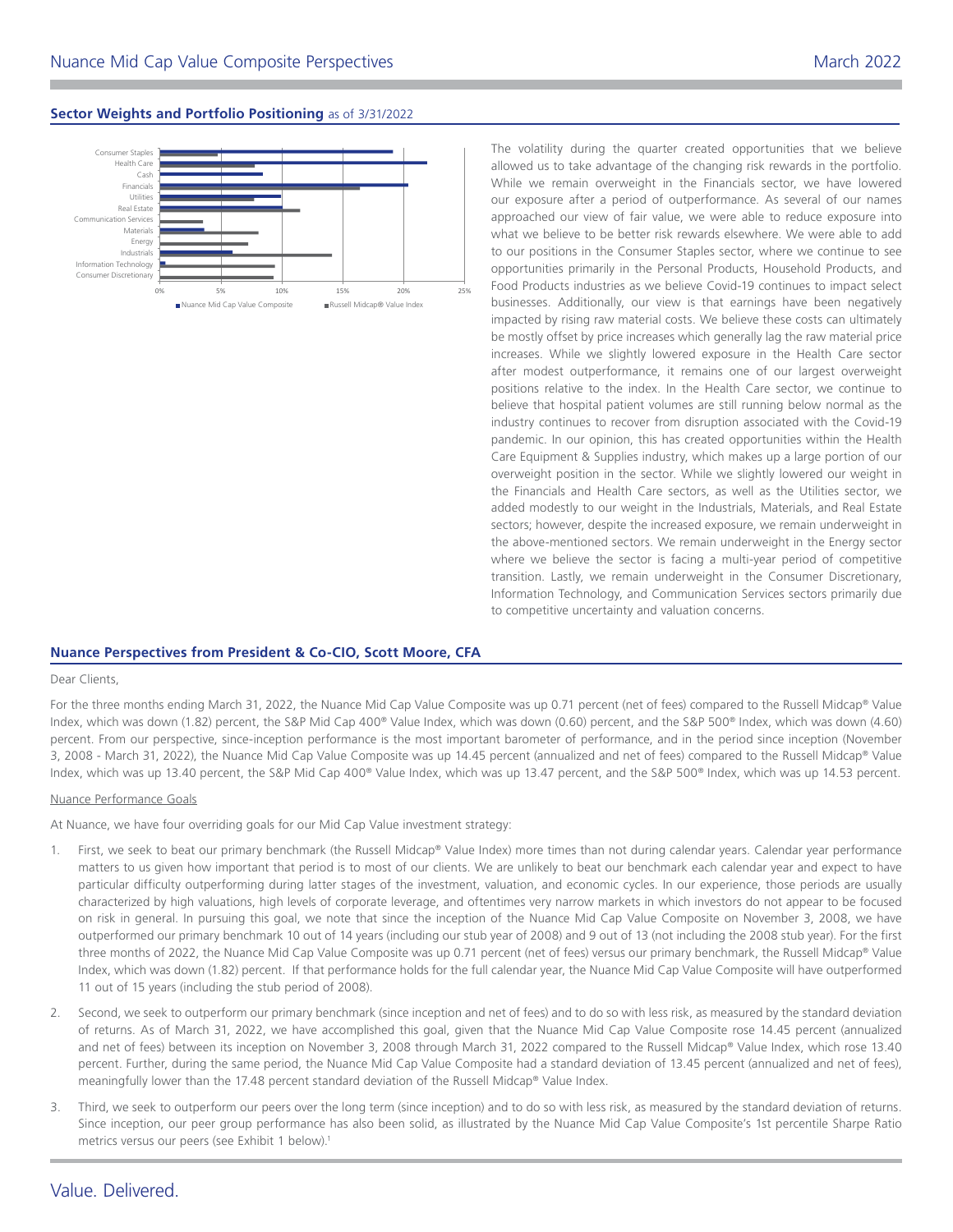# Nuance Mid Cap Value Composite Perspectives [March 2022](DBF_DATE_EOM_MONTH_YR)

| Peer Group Returns 11/30/2008 - 3/31/2022           | Since Inception APR <sup>1</sup> | Standard Deviation (A) <sup>1</sup> | Sharpe Ratio $(A)^1$ |
|-----------------------------------------------------|----------------------------------|-------------------------------------|----------------------|
| Nuance Mid Cap Value Composite (Gross)              | 15.87                            | 13.33                               | 1.15                 |
| Nuance Mid Cap Value Composite (Net)                | 15.06                            | 13.35                               | 1.09                 |
| Morningstar Mid-Cap Value Funds Peer Group (Median) | 13.53                            | 17.46                               | 0.72                 |
| Peer Group Percentile and Ranking                   | 8th (22 of 276)                  | 1st $(2 \text{ of } 276)$           | 1st (1 of 276)       |
|                                                     |                                  |                                     |                      |
| Lipper Mid-Cap Value Funds Peer Group (Median)      | 13.62                            | 17.46                               | 0.72                 |
| Peer Group Percentile and Ranking                   | 8th (9 of 107)                   | 1st (2 of 107)                      | 1st (1 of 107)       |

4. Fourth and finally, we seek to beat our secondary benchmarks over the long term (since inception) and to do so with less risk, as measured by the standard deviation of returns. Since inception on November 3, 2008 through March 31, 2022, the Nuance Mid Cap Value composite was up 14.45 percent (annualized and net of fees) versus the S&P MidCap 400® Value Index, which was up 13.47 percent, and the S&P 500® Index, which was up 14.53 percent. Further, the Nuance Mid Cap Value Composite had a standard deviation of 13.45 percent (net of fees) during the same time period, which is lower than the 18.89 percent standard deviation of the S&P MidCap 400® Value Index and the 14.69 percent standard deviation of the S&P 500® Index. As such, our Sharpe Ratio was 1.04 (net of fees) versus the S&P 500® Index's Sharpe Ratio of 0.96. Accordingly, we believe our risk-adjusted returns are on track, though we are disappointed that since-inception performance is modestly behind the S&P 500® Index.

### Nuance Perspectives<sup>2</sup>

The first three months of 2022 can best be described as satisfactory for us here at Nuance. The Nuance Mid Cap Value Composite was up 0.71 percent (net of fees) compared to the Russell Midcap® Value Index, which was down (1.82) percent, the S&P Mid Cap 400® Value Index, which was down (0.60) percent, and the S&P 500® Index, which was down (4.60) percent.

It was an eventful quarter as there were meaningful developments regarding each of the three primary issues discussed in the 2022 outlook section of our year-end 2021 Nuance Perspectives. First, the direct impacts of the Covid-19 pandemic appear to be easing as Covid-19 hospitalizations are down around the globe and the virus may be evolving into a manageable endemic. Secondary impacts such as supply chain disruptions remain, however, and a more virulent or aggressive variant could still develop at any time. We retain our significant overweight position to the Health Care sector as we wait patiently for elective procedures to normalize following this prolonged disruption. We continue to believe there is a meaningful backlog of deferred procedures to be worked through and that under-earnings persist across many of our favored Health Care leaders.

Second, the mounting inflationary pressures that we noted in our 2022 outlook have been exacerbated by escalation of the Russian invasion of Ukraine and the associated economic sanctions. Our performance in the Consumer Staples sector this quarter was emblematic of these inflationary dynamics. Our best performing stock in the quarter was Cal-Maine Foods, Inc. (CALM), which was up more than 49 percent. CALM is a leading provider of eggs in the United States (U.S.) and while the company dealt with higher feed costs in the quarter, it also benefited from commodity egg prices increasing from \$1.60/dozen at year-end to \$2.47/dozen as of March 31, 2022 (USDA Large White Eggs, per FactSet). On the other hand, stocks like Kimberly-Clark Corporation (KMB), down (13.05) percent, and Clorox Company (CLX), down (19.73) percent, continued to face margin pressure from rising input costs that have not yet been fully passed on to their customers. As noted in our 2022 outlook, we believe these tend to be transitory dynamics, and we've taken the opportunity to reduce our position in CALM and add to our positions in KMB and CLX.

Third, inflation persisted in the oil and gas markets as well, as the Energy sector continued off its torrid 2021 as the best performing sector to start 2022, up 40.98 percent in the quarter. Again, our void energy positioning was a detractor from performance, but we continue to believe there are major competitive issues impacting the companies making up the Energy sector as new technologies take share from legacy fossil fuels, and we retain a negative view of the sector despite its short-term cyclical outperformance.

Finally, the exceptionally low interest rates experienced in recent years appear to be on a path toward normalization as central banks have begun withdrawing highly accommodative monetary policy. We are hopeful that this policy change will once again remind investors of the benefits of financial strength (low debt levels) and the risks associated with significant leverage.

### 2022 YTD Attribution Analysis

For the three months ended March 31, 2022, the Nuance Mid Cap Value Composite was up 0.71 percent (net of fees) versus our primary benchmark, the Russell Midcap® Value Index, which was down (1.82) percent. Thus, the strategy outperformed its benchmark by 2.53 percent. In studying the attribution (per FactSet two-factor Brinson Attribution), we make the following observations:

- 1. Our stock selection in the Financials sector was a significant positive contributor to performance as our investments in property & casualty insurers such as Travelers Companies, Inc. (TRV) outperformed in the period.
- 2. Our stock selection in the Utilities sector was a modest detractor from performance as water utilities such as California Water Service Group (CWT) underperformed in the period.
- 3. Our underweight of the Energy sector was a meaningful detractor from performance as we believe geopolitical instability exacerbated a cyclical rebound

'The Nuance Mid Cap Value Composite is a mid-capitalization value investment product and consists of separately managed accounts in the Nuance Mid Cap Value strategy. Rankings and peer group comparisons are created interna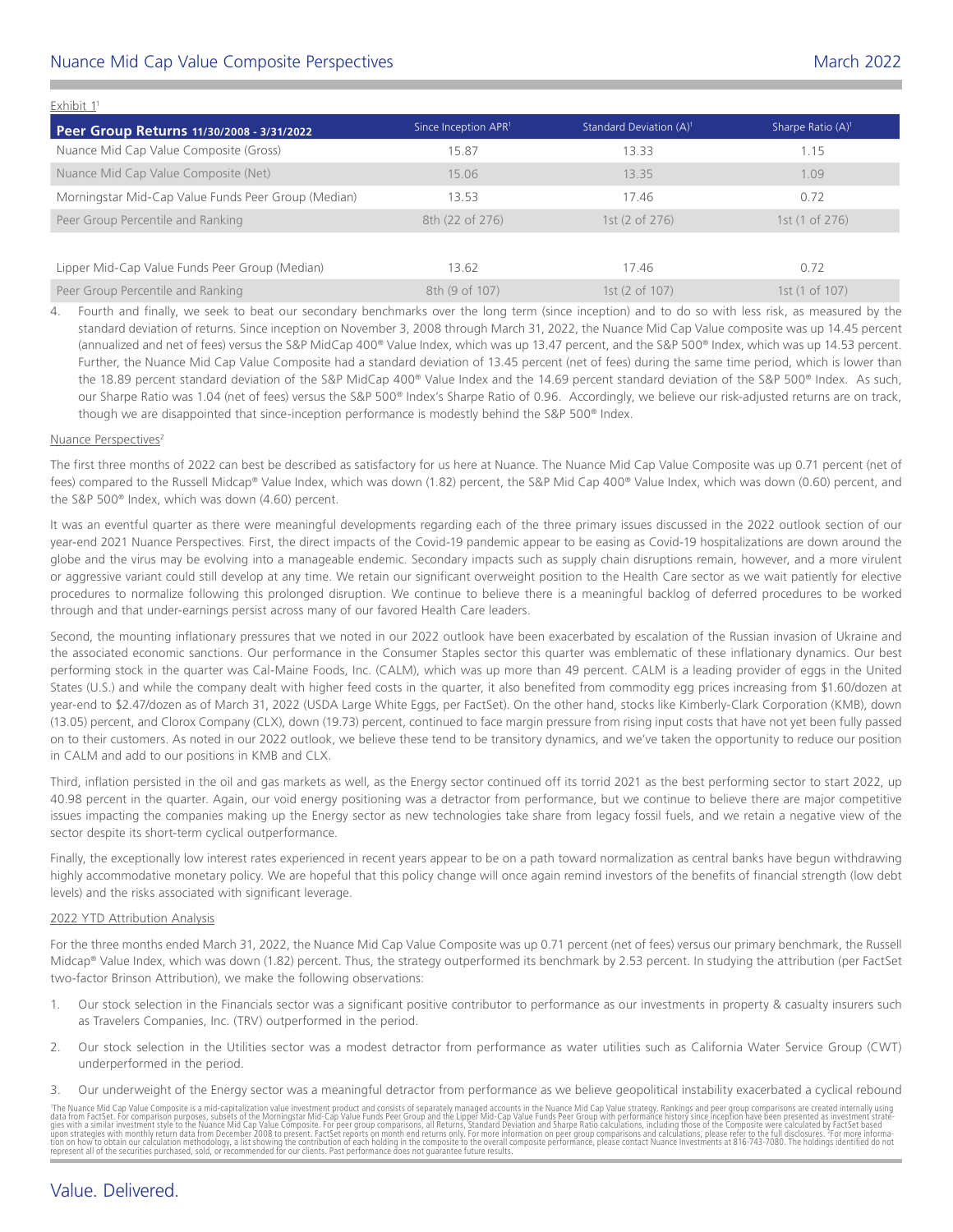in commodity prices, and Energy was the best performing sector in the period. Our underweight positioning to the Consumer Discretionary sector, the worst performing sector in the period, only partially offset the impact.

- 4. Our positioning in Consumer Staples was a modest headwind to performance. Cal-Maine Foods, Inc. (CALM) was our top performing stock as it benefited from a cyclical increase in egg prices. However, that was offset by underperformance in household & personal products companies such as Kimberly-Clark Corporation (KMB), our worst performing stock in the period, which we believe experienced margin compression related to input cost inflation.
- 5. Our investment in the Health Care sector was a modest positive contributor to performance as our investment in Universal Health Services, Inc. (UHS) outperformed in the period, while our investment in Baxter International Inc. (BAX) was a detractor from performance as it was down and underperformed in the period.
- 6. In the Real Estate sector, Equity Commonwealth (EQC) was a positive contributor to performance as it executed on an accretive stock repurchase plan at a discount to net asset value. Healthcare Realty Trust Incorporated (HR) was a detractor from performance as shares sold off following the announced acquisition of Healthcare Trust of America, Inc. (HTA).
- 7. Our underweight positioning in the Industrials sector was a modest positive contributor to performance while our underweight positioning in the Materials sector was a modest negative contributor to performance.

### Featured Investment

Henkel AG & Co. KGaA (HENKY) is a leading global producer of adhesives and household products, both areas of the economy that the Investment Team considers to be attractive for investments. Its adhesives business holds a #1 or #2 market share position in a variety of categories including automotive, construction and electronics adhesives, according to our research. HENKY has been a dominant adhesives player for many years, and we expect it will be a market share gainer over this coming cycle due to its advantaged portfolio. HENKY's household products business is a global leader in laundry care with its Persil®, All®, and Snuggle® brands, and a European leader in dishwashing detergent and toilet care. All three of these categories have been solid growers over this last economic cycle and we expect that trend to continue. In addition to its leading market shares, HENKY holds around 1.5 billion euros of net cash on its balance sheet as of December 31, 2021, a figure that compares favorably to both of its peer groups. When HENKY's attractive end markets are combined with its leading market share positions and net cash balance sheet, the Investment Team has concluded that HENKY's overall competitive position is very attractive.

HENKY is expected to earn around \$1.15-\$1.20 per ADR share (in U.S. dollars) this year, per Wall Street consensus estimates, and the Investment Team believes that the company is under-earning its long-term potential. HENKY's first source of under-earnings relates to its current elevated cost of goods sold. Recent raw material inflation has eaten into earnings with cost of goods sold as a percent of its sales currently running about 200 basis points (bps) above what we would consider normal. This increase has been primarily driven by rising resin and other petrochemical costs across HENKY's entire product portfolio. We believe this negative phenomenon will likely prove transitory as pricing ultimately catches up with costs and the ratio normalizes. HENKY's second source of under-earnings relates to the net cash on its balance sheet referenced above. In January 2022, HENKY announced its first ever stock buyback for a total of 1.0 billion euros, which represents around 3.5 percent of its current market cap. If this buyback were to be successfully executed over the course of 2022 as planned, then we believe it could prove to be accretive to earnings, while still leaving some modest net cash on the balance sheet. If either or both abovementioned catalysts were to occur, then we believe that HENKY's earnings per share could move higher.

As of March 31, 2022, HENKY was trading at \$16.68 per ADR share which equated to under 12.0 times the Investment Team's estimate of normalized earnings, a multiple that is well below HENKY's 20-year average price-to-earnings multiple of around 18.0 times. Additionally, this multiple is significantly more attractive than our Nuance proprietary long universe median price-to-earnings multiple, which today sits at around 29.0 times. If HENKY's earnings per share were to move higher to more normal levels as discussed above and its price-to-earnings multiple was to expand to levels in line with its 20-year history, then meaningful absolute and relative upside could be generated by investing in HENKY's shares as of March 31, 2022, in our opinion. Additionally, we believe HENKY's conservative balance sheet combined with the ongoing share buyback should provide reasonable downside support for the stock from these stock price levels. The combination of a company with an excellent competitive position and desirable end markets, temporary under-earnings, and an inexpensive valuation with downside support makes HENKY an ideal fit as an investment within the Nuance process (Note that in addition to our investment in HENKY, we also have exposure to Henkel AG & Co. KGaA via the company's preferred shares, under the U.S. ADR ticker HENOY).

As always, we continue to optimize your risk reward using our time-tested Nuance process. This Nuance process places a significant emphasis on determining if a company has leading and sustainable market share positions across the vast majority of its businesses, can deliver above-average returns on capital versus peers over a business cycle, and has a strong financial position versus its peers over time as well. Once we have studied and understood those characteristics, we prepare our own proprietary financial statements for each business, attempting to normalize the financial statements of our potential investment to a state of normalcy or to what we think of as a mid-business cycle state. With those financial statements created, we then study historical valuation data to ascertain a fair value and downside value for each of the leading businesses that we believe have the traits of a successful investment. At that stage, we typically invest in the companies on our Nuance Approved List that, in our opinion, have significantly better risk rewards than the market set of opportunities. This overall process is designed to buy clients better-than-average companies, but only when we believe they have both less downside risk and more upside potential than the market set of opportunities.

Please visit our [website](https://www.nuanceinvestments.com/) for more information about our team, our process and value investing. Follow us on [LinkedIn](https://www.linkedin.com/company/nuance-investments-llc) and [Twitter](https://twitter.com/NuanceInvest)! You may also receive information via traditional mail or [email](mailto:client.services%40nuanceinvestments.com?subject=). Call us at 816-743-7080. Click [here](https://www.nuanceinvestments.com/mid-cap-value/commentary.php) for historical Mid Cap Value Perspectives.

Thank you for your continued confidence and support.

Scott A. Moore, CFA